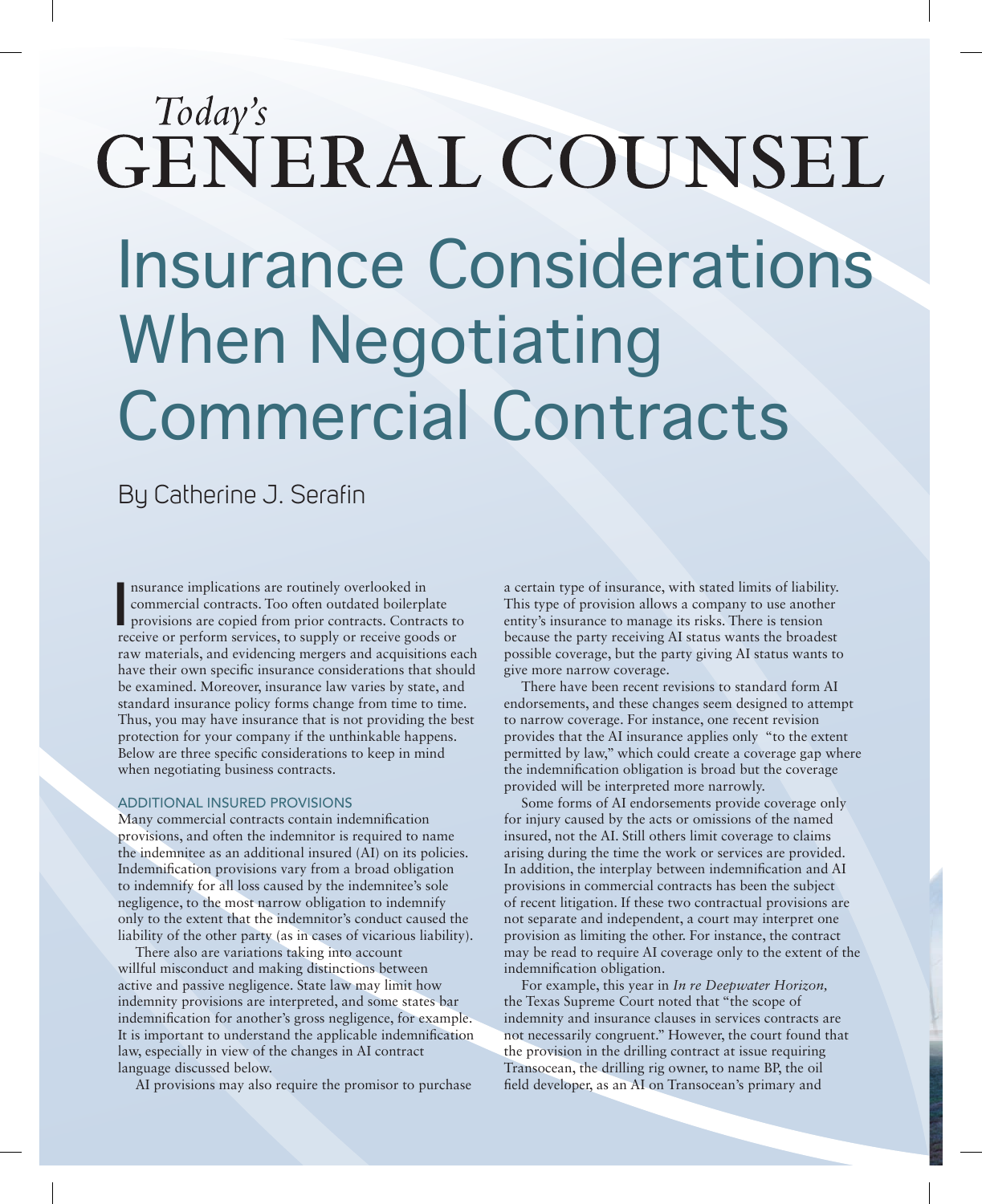excess insurance policies, was congruent and "inextricably intertwined" with certain indemnity provisions in the contract, and that those indemnity provisions, therefore, limited the amount of coverage available to the AI.

When negotiating a contract containing an AI provision, it is important to get legal guidance on at least the following issues:

- The differences between the available AI endorsements, and specifying in the contract as to what coverage is being provided.
- If you are receiving AI coverage, consider a provision making it a breach of contract not to procure the required insurance.
- If you are giving AI coverage, decide whether you want that coverage to include defense costs, which usually erodes your limits of liability.
- Beware of disappearing "completed operations" coverage. If you want coverage to be provided for claims asserted after the work is done, have the coverage apply to claims "arising out of your work."
- Separate the contractual indemnification and insurance provisions so that they cannot be read as limitations on one another.

#### TAPPING INTO INSURANCE OF ACQUIRED COMPANIES

Mergers and acquisitions have significant insurance implications. The focus is on whether the acquiring company can access the insurance policies of the acquired company once the transaction is complete. Until fairly recently, it was generally

assumed that a successor company could tap the historic insurance policies of the predecessor for latent liabilities, such as environmental or asbestos liabilities, despite the fact that most policies contain an "anti-assignment" clause prohibiting assignment without the insurer's consent.

The purported reason for anti-assignment clauses is to prevent an increase in the insurer's risk that had not been underwritten. However, such an increase in risk does not occur, and such clauses generally are disregarded, when the assignment takes place after the loss already occurred. The "risk" already has become a reality. The only question is who the insurer must pay. Thus, many courts found that a corporate successor could tap the insurance of a predecessor for liabilities arising out of the predecessor's operations.

However, several cases since 2003 have changed the landscape on this issue, and courts are divided on whether a corporate successor may access a predecessor's insurance coverage. If your company is considering acquiring another company, consult with counsel early in the process about ways to maximize the available insurance. This should include the following steps.

- Know the law in your state regarding whether insurance coverage flows to the successor company by "operation of law," specific assignment, or otherwise.
- Investigate purchasing successor liability insurance coverage if it does not appear that the acquired company had adequate insurance, or if state law prohibits accessing prior coverage.